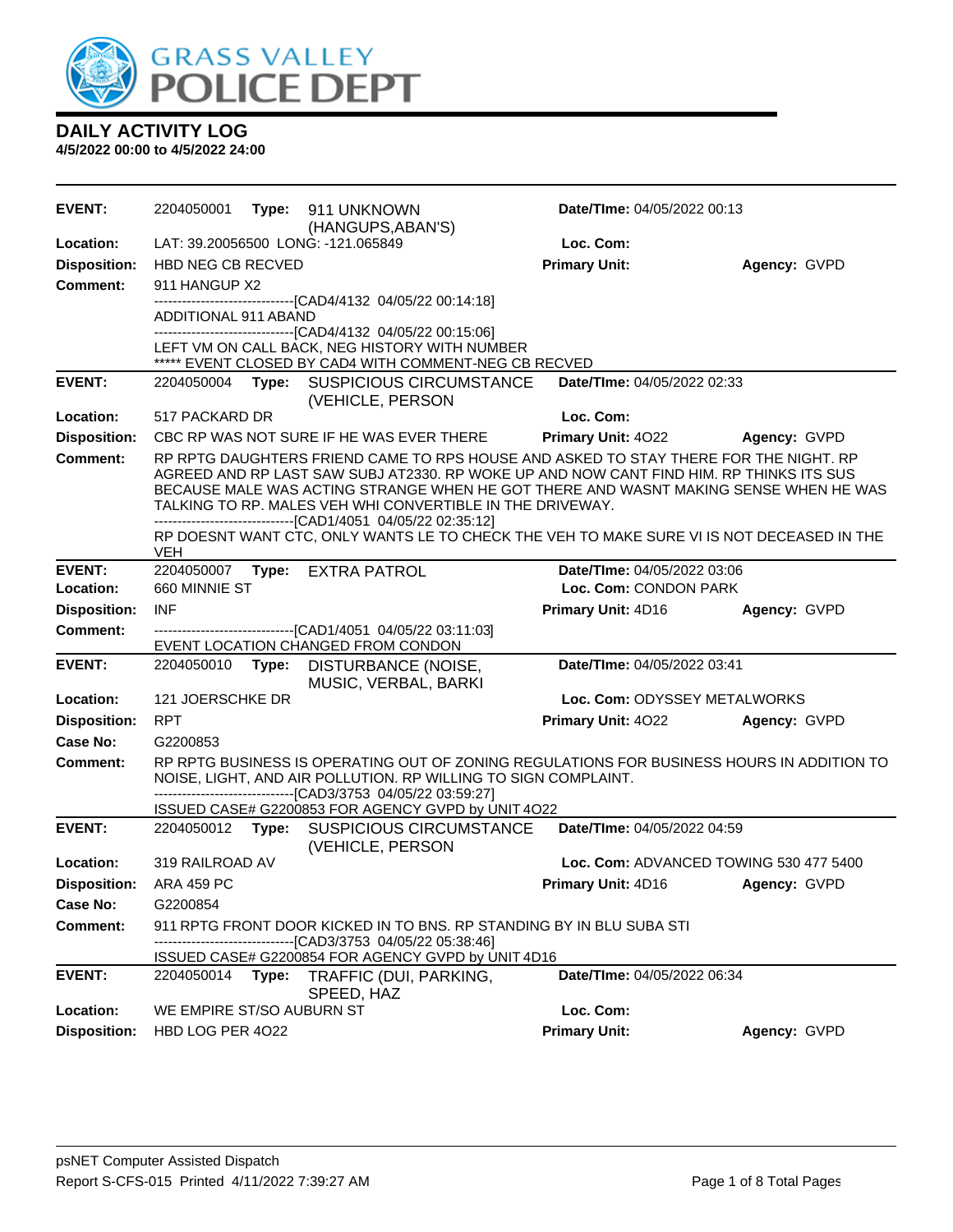

| <b>Comment:</b>                        | <b>20 TOWARDS PENN VALLEY</b>                      |       | 911 WHI FORD FOCUS LIC: 6WND937 SWERVING AND GOING OVER LINES. TOWARDS 49 HY. LAST SEEN ON<br>----------------------------[CAD3/3753_04/05/22_06:34:56] |                                          |              |
|----------------------------------------|----------------------------------------------------|-------|---------------------------------------------------------------------------------------------------------------------------------------------------------|------------------------------------------|--------------|
|                                        | <b>VOICED</b>                                      |       |                                                                                                                                                         |                                          |              |
|                                        | 1039 CHP                                           |       | -------------------------------[CAD1/4106 04/05/22 06:35:47]<br>***** EVENT CLOSED BY CAD1 WITH COMMENT-LOG PER 4022                                    |                                          |              |
| <b>EVENT:</b>                          | 2204050026                                         | Type: | ANIMALS (ABUSE, LOOSE,                                                                                                                                  | Date/TIme: 04/05/2022 08:41              |              |
|                                        |                                                    |       | FOUND, INJURED)                                                                                                                                         |                                          |              |
| Location:                              | 520 E MAIN ST                                      |       |                                                                                                                                                         | Loc. Com:                                |              |
| <b>Disposition:</b>                    | <b>CBC</b>                                         |       |                                                                                                                                                         | Primary Unit: 4Z32                       | Agency: GVPD |
| <b>Comment:</b>                        |                                                    |       | -------------------------------[CAD1/4106 04/05/22 08:42:07]<br>EVENT LOCATION CHANGED FROM 520 E MAIN ST                                               |                                          |              |
| <b>EVENT:</b><br>Location:             | 2204050028<br>1200 BLK SUTTON                      |       | Type: VEH CITES, VIN, TOWS, DUI                                                                                                                         | Date/TIme: 04/05/2022 08:43<br>Loc. Com: |              |
| <b>Disposition:</b>                    | CBC 98T                                            |       |                                                                                                                                                         | Primary Unit: 4017                       | Agency: GVPD |
| <b>Comment:</b>                        | 7XEF194                                            |       |                                                                                                                                                         |                                          |              |
| <b>EVENT:</b>                          | 2204050031                                         | Type: | 911 UNKNOWN<br>(HANGUPS, ABAN'S)                                                                                                                        | Date/TIme: 04/05/2022 08:46              |              |
| Location:                              | 10837 ROUGH & READY HIGHWAY                        |       |                                                                                                                                                         | Loc. Com: LYMAN GILMORE SCHOOL           |              |
| <b>Disposition:</b>                    | <b>HBD</b>                                         |       |                                                                                                                                                         | <b>Primary Unit:</b>                     | Agency: GVPD |
| <b>Comment:</b>                        | 911 HANGUP NOTHING HEARD                           |       |                                                                                                                                                         |                                          |              |
|                                        |                                                    |       | -------------------------[CAD3/4074_04/05/22 08:47:58]<br>EVENT LOCATION CHANGED FROM LAT:39.22755400 LONG: -121.068327 GRASS VALLEY                    |                                          |              |
|                                        |                                                    |       | ------------------------------[CAD3/4074 04/05/22 08:48:06]                                                                                             |                                          |              |
|                                        | ON CB C4, ACCIDENTAL<br>***** EVENT CLOSED BY CAD3 |       |                                                                                                                                                         |                                          |              |
| <b>EVENT:</b>                          |                                                    |       | 2204050034 Type: FOOT PATROL                                                                                                                            | Date/TIme: 04/05/2022 08:56              |              |
| Location:                              | 200 DORSEY DR                                      |       |                                                                                                                                                         | Loc. Com: JUST SOUTH OF                  |              |
| <b>Disposition:</b><br><b>Comment:</b> | <b>CBC</b>                                         |       |                                                                                                                                                         | Primary Unit: 4017                       | Agency: GVPD |
|                                        | <b>WOODED PROPERTY</b>                             |       | -------------------------------[CAD1/4106 04/05/22 08:58:14]                                                                                            |                                          |              |
|                                        |                                                    |       | EVENT LOCATION CHANGED FROM JSO 200 DORSEY DRIVE                                                                                                        |                                          |              |
| <b>EVENT:</b>                          | 2204050037 Type:                                   |       | TRAFFIC (DUI, PARKING,<br>SPEED, HAZ                                                                                                                    | Date/TIme: 04/05/2022 09:15              |              |
| Location:                              | 113 SO CHURCH ST                                   |       |                                                                                                                                                         | Loc. Com:                                |              |
| <b>Disposition:</b>                    | <b>CBC</b>                                         |       |                                                                                                                                                         | Primary Unit: 4023                       | Agency: GVPD |
| <b>Comment:</b>                        |                                                    |       | RP REQ 10-21 REF PARKING WARNING SHE RECEIVED.                                                                                                          |                                          |              |
| <b>EVENT:</b>                          | 2204050038                                         | Type: | <b>COMMUNITY POLICING</b><br><b>ACTION</b>                                                                                                              | Date/TIme: 04/05/2022 09:20              |              |
| <b>Disposition:</b>                    | <b>CBC</b>                                         |       |                                                                                                                                                         | Primary Unit: 402                        | Agency: GVPD |
| <b>Comment:</b>                        |                                                    |       |                                                                                                                                                         |                                          |              |
| <b>EVENT:</b>                          | 2204050039                                         | Type: | <b>COMMUNITY POLICING</b><br><b>ACTION</b>                                                                                                              | Date/TIme: 04/05/2022 09:20              |              |
| Location:                              | 660 MINNIE ST                                      |       |                                                                                                                                                         | Loc. Com: CONDON PARK                    |              |
| <b>Disposition:</b>                    | <b>RPT</b>                                         |       |                                                                                                                                                         | Primary Unit: 402                        | Agency: GVPD |
| <b>Case No:</b>                        | G2200856                                           |       |                                                                                                                                                         |                                          |              |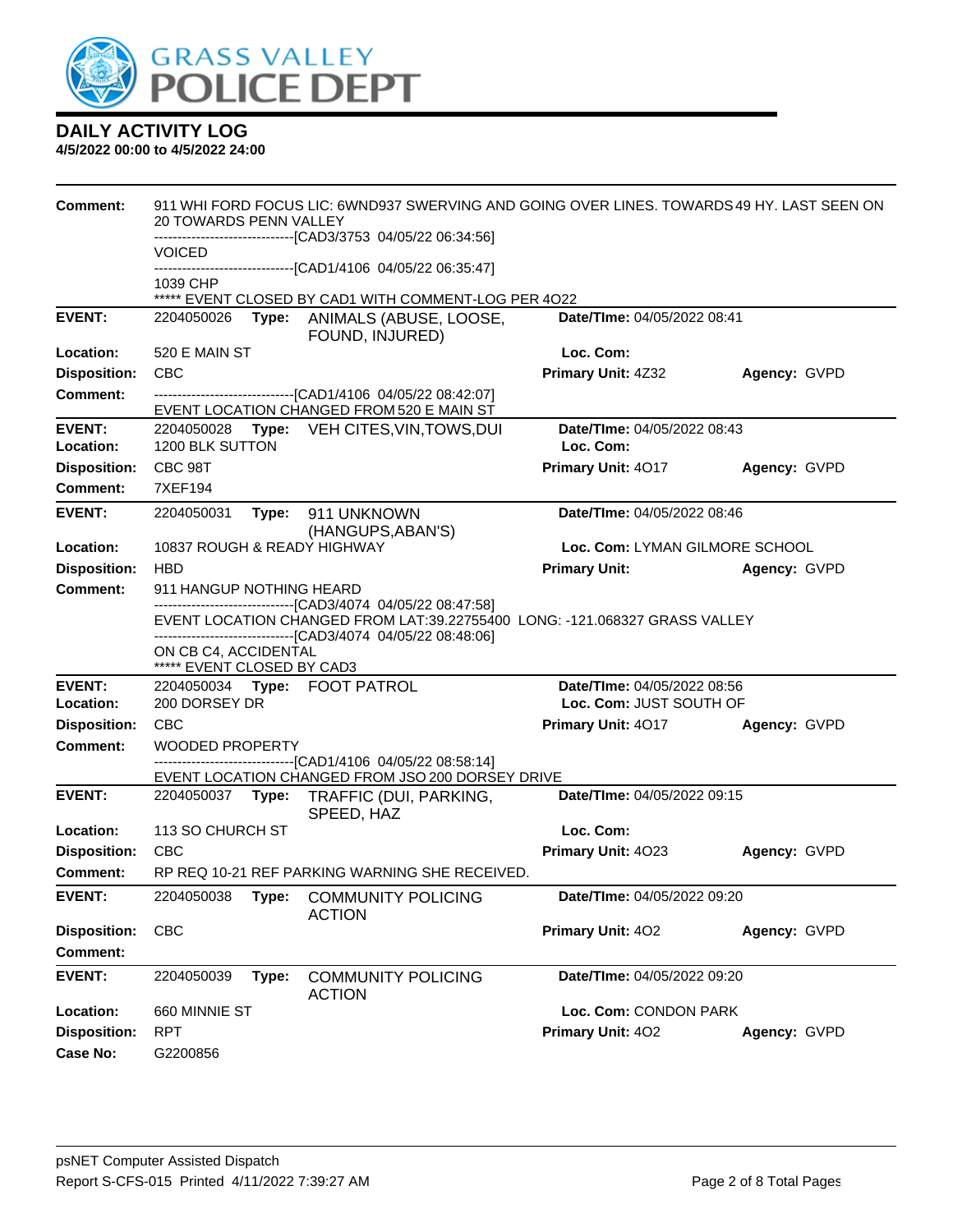

#### **4/5/2022 00:00 to 4/5/2022 24:00**

| <b>Comment:</b>     | -------------------------------[CAD1/4106 04/05/22 09:23:25]<br>EVENT LOCATION CHANGED FROM 660 MINNIE ST<br>-------------------------------[CAD1/4106 04/05/22 11:04:01]                                                                                                                                                            |                                        |                                           |  |  |
|---------------------|--------------------------------------------------------------------------------------------------------------------------------------------------------------------------------------------------------------------------------------------------------------------------------------------------------------------------------------|----------------------------------------|-------------------------------------------|--|--|
|                     | ISSUED CASE# G2200856 FOR AGENCY GVPD by UNIT 4O2<br>------------------------------[4O2/MDT 04/05/22 11:06]                                                                                                                                                                                                                          |                                        |                                           |  |  |
|                     | DRUGS LOCATED AT THE DISK GOLF COURSE WITH NO SUSPECT LEADS, IT WAS COLLECTED FOR<br>DESTRUCTION.                                                                                                                                                                                                                                    |                                        |                                           |  |  |
| <b>EVENT:</b>       | 2204050045 Type: FOLLOWUP                                                                                                                                                                                                                                                                                                            | <b>Date/TIme: 04/05/2022 09:44</b>     |                                           |  |  |
| Location:           | 319 RAILROAD AV                                                                                                                                                                                                                                                                                                                      | Loc. Com: ADVANCED TOWING 530 477 5400 |                                           |  |  |
| <b>Disposition:</b> | <b>CBC</b>                                                                                                                                                                                                                                                                                                                           | <b>Primary Unit: 4015</b>              | Agency: GVPD                              |  |  |
| Comment:            | C <sub>4</sub><br>---------------------[CAD3/4074_04/05/22_09:54:51]<br>EVENT LOCATION CHANGED FROM ADVANCED TOWING                                                                                                                                                                                                                  |                                        |                                           |  |  |
| <b>EVENT:</b>       | 2204050049 Type: TRAFFIC (DUI, PARKING,<br>SPEED, HAZ                                                                                                                                                                                                                                                                                | Date/TIme: 04/05/2022 09:51            |                                           |  |  |
| Location:           | 647 E MAIN ST                                                                                                                                                                                                                                                                                                                        | Loc. Com: FISCHERS TOWING 530 273 3180 |                                           |  |  |
| <b>Disposition:</b> | <b>CBC</b>                                                                                                                                                                                                                                                                                                                           | <b>Primary Unit: 405</b>               | Agency: GVPD                              |  |  |
| <b>Comment:</b>     | TRIPLE M TOWING, C4<br>-------------------------------[CAD3/4074_04/05/22_09:54:19]                                                                                                                                                                                                                                                  |                                        |                                           |  |  |
|                     | EVENT LOCATION CHANGED FROM 647 E MAIN ST                                                                                                                                                                                                                                                                                            |                                        |                                           |  |  |
| <b>EVENT:</b>       | 2204050054 Type: 911 UNKNOWN<br>(HANGUPS, ABAN'S)                                                                                                                                                                                                                                                                                    | Date/TIme: 04/05/2022 10:02            |                                           |  |  |
| Location:           | 563 BRUNSWICK RD #7                                                                                                                                                                                                                                                                                                                  | Loc. Com: INC, HYLAN                   |                                           |  |  |
| <b>Disposition:</b> | <b>HBD</b>                                                                                                                                                                                                                                                                                                                           | <b>Primary Unit:</b>                   | Agency: GVPD                              |  |  |
| <b>Comment:</b>     | 911 ABAN                                                                                                                                                                                                                                                                                                                             |                                        |                                           |  |  |
|                     | -------------------------------[CAD3/4074_04/05/22 10:03:15]<br>ON CB ACCIDENTAL, C4                                                                                                                                                                                                                                                 |                                        |                                           |  |  |
| <b>EVENT:</b>       | ***** EVENT CLOSED BY CAD3<br>2204050055 Type: ABANDONED VEHICLES                                                                                                                                                                                                                                                                    | Date/TIme: 04/05/2022 10:03            |                                           |  |  |
| Location:           | PLEASANT ST/DALTON ST                                                                                                                                                                                                                                                                                                                | Loc. Com:                              |                                           |  |  |
| <b>Disposition:</b> | RPT VEHICLE STORAGE REPORT TAKEN                                                                                                                                                                                                                                                                                                     | <b>Primary Unit: 4R6</b>               | Agency: GVPD                              |  |  |
| Case No:            | G2200855                                                                                                                                                                                                                                                                                                                             |                                        |                                           |  |  |
| Comment:            | ---------------------------------[CAD1/4106 04/05/22 10:04:26]<br>EVENT LOCATION CHANGED FROM PLEASANT / DALTON<br>-------------------------------[CAD3/4074_04/05/22 10:11:02]                                                                                                                                                      |                                        |                                           |  |  |
|                     | <b>CELESTIAL BUSY</b>                                                                                                                                                                                                                                                                                                                |                                        |                                           |  |  |
|                     | ------------------------------[CAD3/4074_04/05/22 10:11:42]<br>TOW ASSIGNED-GOLD COUNTRY TOW, 1025 IDAHO MARYLAND DR, GRASS VALLEY, 5309555653,                                                                                                                                                                                      |                                        |                                           |  |  |
|                     | ------------------------------[CAD3/4074_04/05/22 10:11:47]<br><b>GOLD COUNTRY ENRT ETA15</b>                                                                                                                                                                                                                                        |                                        |                                           |  |  |
|                     | ------------------------------[CAD1/4106 04/05/22 10:41:53]<br>ISSUED CASE# G2200855 FOR AGENCY GVPD by UNIT 4R6                                                                                                                                                                                                                     |                                        |                                           |  |  |
|                     | ------------------------------[CAD1/4106 04/05/22 11:35:34]<br>FCN/3702209502140                                                                                                                                                                                                                                                     |                                        |                                           |  |  |
| <b>EVENT:</b>       | 2204050068<br>Type: ABANDONED VEHICLES                                                                                                                                                                                                                                                                                               | Date/TIme: 04/05/2022 10:57            |                                           |  |  |
| Location:           | 556 FREEMAN LN                                                                                                                                                                                                                                                                                                                       | 477 4630                               | Loc. Com: GRASS VALLEY ANIMAL CONTROL 530 |  |  |
| <b>Disposition:</b> | WA PARKING WARNING ISSUED                                                                                                                                                                                                                                                                                                            | Primary Unit: 4R6                      | Agency: GVPD                              |  |  |
| <b>Comment:</b>     | ---------------------------[CAD1/4106_04/05/22 11:00:25]<br>EVENT LOCATION CHANGED FROM FREEMAN LANE (556)                                                                                                                                                                                                                           |                                        |                                           |  |  |
|                     | ------------------------------[4O5/MDT 04/05/22 11:26]<br>ADVISED WE WILL BE BACK ONE WEEK FROM TODAY TO TOW HIS BOX TRUCK AND PICKUP IF HE DOES NOT<br>REMOVE THEM. BOTH ARE 22651(O). THE BOX TRUCK EXPIRED 12 YEARS AGO, THE PICKUP ONE YEAR AGO.<br>HE HAD DIFFICULTY UNDERSTANDING, AND WANTS TO HEAR THIS FROM4A1. 98T 98M CBC |                                        |                                           |  |  |

psNET Computer Assisted Dispatch Report S-CFS-015 Printed 4/11/2022 7:39:27 AM Page 3 of 8 Total Pages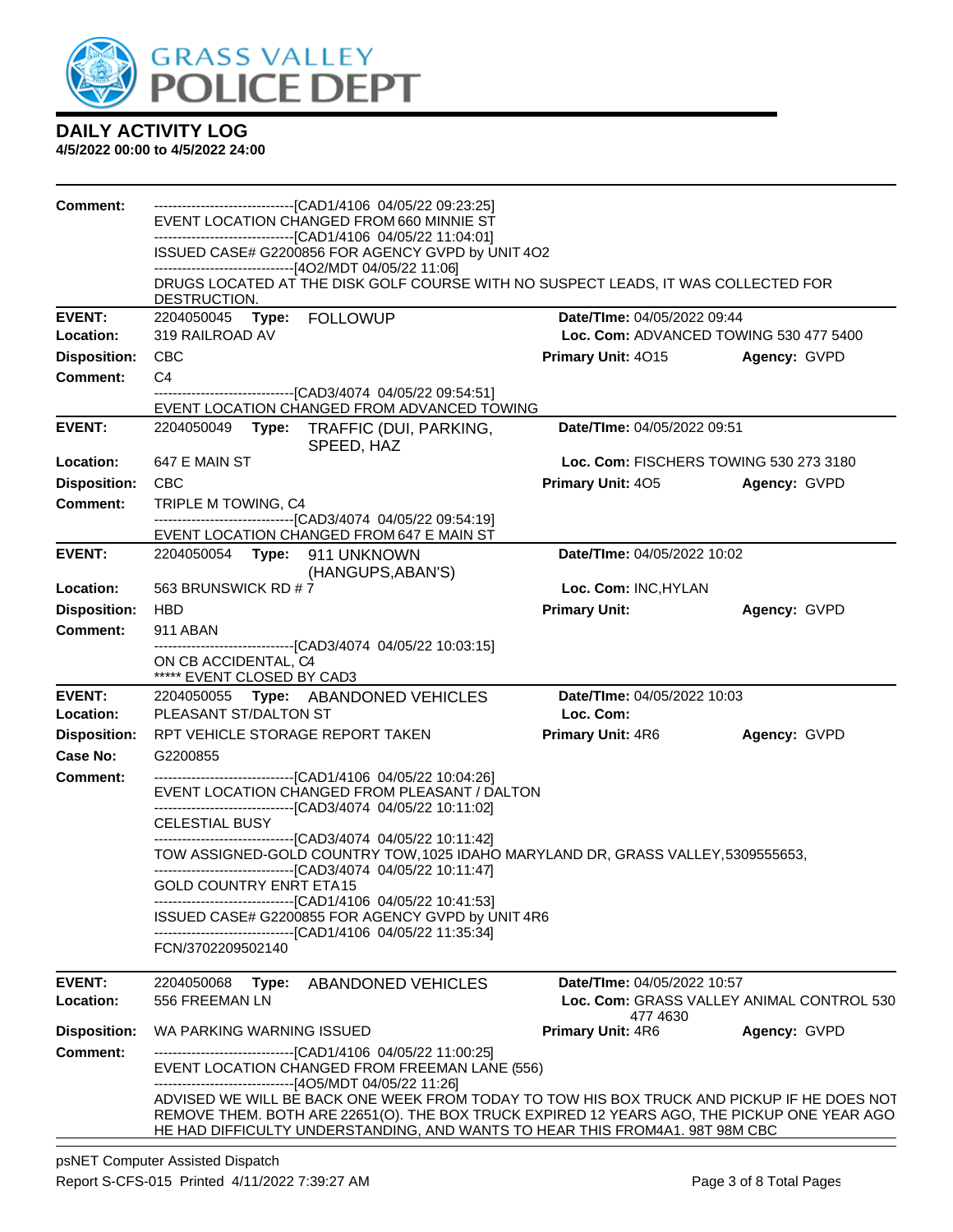

| <b>EVENT:</b><br>Location: | 2204050069<br>Type: FOLLOWUP<br>SO AUBURN ST/NEAL ST<br><b>CBC</b>                                                                                                               |                          |                                                                                                                                                                                                   | Date/TIme: 04/05/2022 11:01<br>Loc. Com: |                                          |  |  |
|----------------------------|----------------------------------------------------------------------------------------------------------------------------------------------------------------------------------|--------------------------|---------------------------------------------------------------------------------------------------------------------------------------------------------------------------------------------------|------------------------------------------|------------------------------------------|--|--|
| <b>Disposition:</b>        |                                                                                                                                                                                  |                          |                                                                                                                                                                                                   | Primary Unit: 4015                       | Agency: GVPD                             |  |  |
| <b>Comment:</b>            |                                                                                                                                                                                  |                          | RP REQ 10-21 REF EVENT 2204030108 FROM IC                                                                                                                                                         |                                          |                                          |  |  |
| <b>EVENT:</b>              | 2204050072                                                                                                                                                                       | Type:                    | <b>COMMUNITY POLICING</b><br><b>ACTION</b>                                                                                                                                                        | Date/TIme: 04/05/2022 11:06              |                                          |  |  |
| <b>Disposition:</b>        | <b>CBC</b>                                                                                                                                                                       |                          |                                                                                                                                                                                                   | <b>Primary Unit: 402</b>                 | Agency: GVPD                             |  |  |
| <b>Comment:</b>            |                                                                                                                                                                                  |                          |                                                                                                                                                                                                   |                                          |                                          |  |  |
| <b>EVENT:</b>              | 2204050077                                                                                                                                                                       | Type:                    | 911 UNKNOWN<br>(HANGUPS, ABAN'S)                                                                                                                                                                  | Date/TIme: 04/05/2022 11:23              |                                          |  |  |
| Location:                  | 191 HIGHLANDS CT                                                                                                                                                                 |                          |                                                                                                                                                                                                   | Loc. Com:                                |                                          |  |  |
| <b>Disposition:</b>        | <b>HBD</b>                                                                                                                                                                       |                          |                                                                                                                                                                                                   | <b>Primary Unit:</b>                     | Agency: GVPD                             |  |  |
| Comment:                   |                                                                                                                                                                                  |                          | 911 ACCIDENTAL WHILE TURNING OFF SMART WATCH. SOUNDS CODE4                                                                                                                                        |                                          |                                          |  |  |
|                            | ***** EVENT CLOSED BY CAD1                                                                                                                                                       |                          | -------------------------------[CAD1/4106 04/05/22 11:24:00]<br>NEG SIG HIST W NUM OR ADDRESS                                                                                                     |                                          |                                          |  |  |
| <b>EVENT:</b>              |                                                                                                                                                                                  |                          | 2204050082 Type: ABANDONED VEHICLES                                                                                                                                                               | Date/TIme: 04/05/2022 11:32              |                                          |  |  |
| Location:                  | MILL ST/WALSH ST                                                                                                                                                                 |                          |                                                                                                                                                                                                   | Loc. Com: SOUTH OF                       |                                          |  |  |
| <b>Disposition:</b>        | RPT STORAGE REPORT TAKEN                                                                                                                                                         |                          |                                                                                                                                                                                                   | Primary Unit: 4R6                        | Agency: GVPD                             |  |  |
| Case No:                   | G2200857                                                                                                                                                                         |                          |                                                                                                                                                                                                   |                                          |                                          |  |  |
| Comment:                   |                                                                                                                                                                                  |                          | -----------------------------------[CAD3/4074 04/05/22 11:35:19]                                                                                                                                  |                                          |                                          |  |  |
|                            | TOW ASSIGNED-ADVANCED TOWING, 319 RAILROAD AVE, GRASS VALLEY, 5304775400,<br>--------------------------------[CAD3/4074 04/05/22 11:35:28]                                       |                          |                                                                                                                                                                                                   |                                          |                                          |  |  |
|                            |                                                                                                                                                                                  | ADVANCED ENRT DRIVE TIME |                                                                                                                                                                                                   |                                          |                                          |  |  |
|                            | -------------------------------[CAD1/4106 04/05/22 11:40:21]<br>ISSUED CASE# G2200857 FOR AGENCY GVPD by UNIT 4R6<br>------------------------------[CAD1/4106 04/05/22 11:41:10] |                          |                                                                                                                                                                                                   |                                          |                                          |  |  |
|                            |                                                                                                                                                                                  |                          | EVENT LOCATION CHANGED FROM MILL S/OF WALSH                                                                                                                                                       |                                          |                                          |  |  |
|                            |                                                                                                                                                                                  |                          | -------------------------------[CAD1/4106_04/05/22 11:55:36]                                                                                                                                      |                                          |                                          |  |  |
|                            | FCN/3702209502251                                                                                                                                                                |                          |                                                                                                                                                                                                   |                                          |                                          |  |  |
| <b>EVENT:</b>              | 2204050088                                                                                                                                                                       | Type:                    | DRUGS (ANY NARCOTIC<br><b>RELATED OFFENSE)</b>                                                                                                                                                    | Date/TIme: 04/05/2022 11:46              |                                          |  |  |
| Location:                  | 340 PLEASANT ST                                                                                                                                                                  |                          |                                                                                                                                                                                                   | Loc. Com: GRASS VALLEY APARTMENTS        |                                          |  |  |
| <b>Disposition:</b>        | <b>RPT</b>                                                                                                                                                                       |                          |                                                                                                                                                                                                   | Primary Unit: 4015<br>Agency: GVPD       |                                          |  |  |
| Case No:                   | G2200859                                                                                                                                                                         |                          |                                                                                                                                                                                                   |                                          |                                          |  |  |
| <b>Comment:</b>            |                                                                                                                                                                                  |                          | EMPLOYEE RPTG THEY TERMINATED A MANAGER AND THINK THERE ARE DRUGS IN THE OFFICE. REQ10-21<br>REF HAVING THE BLDG SEARCHED BY K9.<br>--------------------------------[CAD3/4074 04/05/22 13:56:01] |                                          |                                          |  |  |
|                            |                                                                                                                                                                                  |                          | ISSUED CASE# G2200859 FOR AGENCY GVPD by UNIT 4015                                                                                                                                                |                                          |                                          |  |  |
| <b>EVENT:</b>              | 2204050089 Type: THREATS                                                                                                                                                         |                          |                                                                                                                                                                                                   | Date/TIme: 04/05/2022 11:56              |                                          |  |  |
| Location:                  | 276 GATES PL                                                                                                                                                                     |                          |                                                                                                                                                                                                   | Loc. Com:                                |                                          |  |  |
| <b>Disposition:</b>        | <b>PEN</b>                                                                                                                                                                       |                          |                                                                                                                                                                                                   | Primary Unit: 4015                       | Agency: GVPD                             |  |  |
| <b>Comment:</b>            |                                                                                                                                                                                  |                          | ------------------------------[CAD1/4106 04/05/22 11:57:15]<br>EVENT LOCATION CHANGED FROM SPIRIT HOUSE                                                                                           |                                          |                                          |  |  |
| <b>EVENT:</b>              |                                                                                                                                                                                  |                          | 2204050091 Type: FOLLOWUP                                                                                                                                                                         | Date/TIme: 04/05/2022 12:02              |                                          |  |  |
| Location:                  | 1262 SUTTON WY                                                                                                                                                                   |                          |                                                                                                                                                                                                   |                                          | Loc. Com: HOSPITALITY HOUSE 530 271 7144 |  |  |
| <b>Disposition:</b>        | <b>CBC</b>                                                                                                                                                                       |                          |                                                                                                                                                                                                   | Primary Unit: 4023                       | Agency: GVPD                             |  |  |
| <b>Comment:</b>            | C <sub>4</sub>                                                                                                                                                                   |                          |                                                                                                                                                                                                   |                                          |                                          |  |  |
|                            |                                                                                                                                                                                  |                          | -------------------[CAD1/4106 04/05/22 12:02:16]                                                                                                                                                  |                                          |                                          |  |  |
|                            |                                                                                                                                                                                  |                          | EVENT LOCATION CHANGED FROM 1262 SUTTON WY                                                                                                                                                        |                                          |                                          |  |  |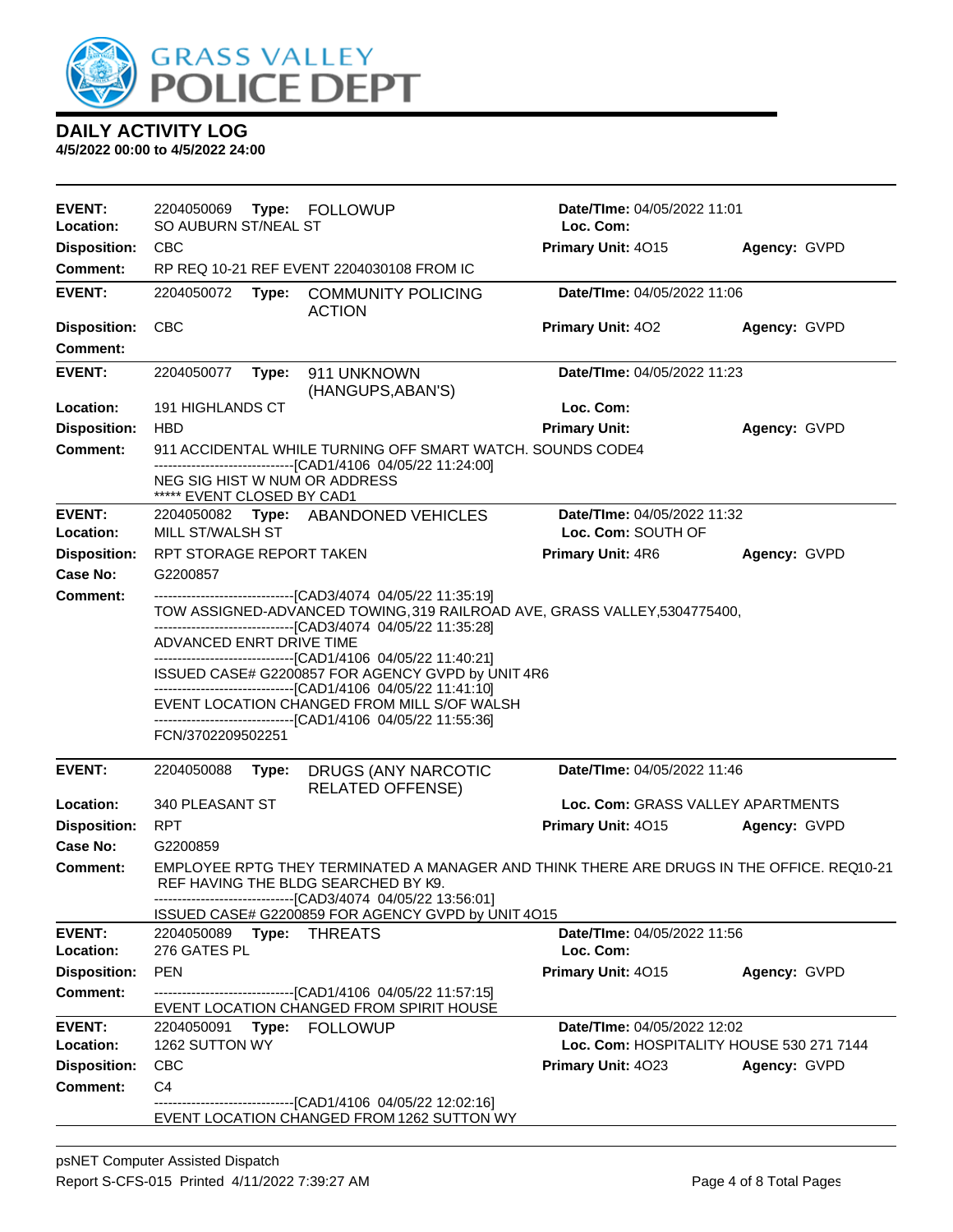

| <b>EVENT:</b>              | 2204050104                            | Type: | ANIMALS (ABUSE, LOOSE,<br>FOUND, INJURED)                                                                                                                                                                | Date/TIme: 04/05/2022 13:01                                |              |
|----------------------------|---------------------------------------|-------|----------------------------------------------------------------------------------------------------------------------------------------------------------------------------------------------------------|------------------------------------------------------------|--------------|
| Location:                  | <b>ALTA ST</b>                        |       |                                                                                                                                                                                                          | Loc. Com:                                                  |              |
| <b>Disposition:</b>        | <b>CBC</b>                            |       |                                                                                                                                                                                                          | Primary Unit: 4Z32                                         | Agency: GVPD |
| <b>Comment:</b>            | <b>ANI PICKUP</b>                     |       |                                                                                                                                                                                                          |                                                            |              |
| <b>EVENT:</b><br>Location: | 2204050107                            |       | Type: WELFARE CHECK<br>UPPER SLATE CREEK RD/RIDGE RD                                                                                                                                                     | Date/TIme: 04/05/2022 13:05<br>Loc. Com: NID DITCH         |              |
| <b>Disposition:</b>        | CBC SUBJS CODE 4                      |       |                                                                                                                                                                                                          | Primary Unit: 4K19                                         | Agency: GVPD |
| <b>Comment:</b>            |                                       |       | 911 CALLER RPTG TWO SUBJ EITHER SLEEPING OR UNRESPONSIVE. RP DID NOT FEEL COMFORTABLE<br>APPROACHING THEM. ONE POSS AN XRAY. SUBJ DID NOT MOVE.                                                          |                                                            |              |
| <b>EVENT:</b><br>Location: | 2204050110<br>380 RAILROAD AV         |       | Type: ALL OTHERS                                                                                                                                                                                         | Date/TIme: 04/05/2022 13:16<br>Loc. Com: HILLS FLAT LUMBER |              |
| <b>Disposition:</b>        | <b>CBC</b>                            |       |                                                                                                                                                                                                          | Primary Unit: 4017                                         | Agency: GVPD |
| <b>Comment:</b>            |                                       |       | ------------------[CAD3/4074_04/05/22 13:17:13]                                                                                                                                                          |                                                            |              |
|                            |                                       |       | EVENT LOCATION CHANGED FROM HILLS FAT                                                                                                                                                                    |                                                            |              |
| <b>EVENT:</b>              | 2204050114                            |       | Type: ORDINANCES<br>(COUNTY/MUNICIPAL)                                                                                                                                                                   | Date/TIme: 04/05/2022 13:28                                |              |
| Location:                  | 415 CENTRAL AV                        |       |                                                                                                                                                                                                          | Loc. Com: MEMORIAL PARK                                    |              |
| <b>Disposition:</b>        | INF LOG PER 4K19                      |       |                                                                                                                                                                                                          | <b>Primary Unit:</b>                                       | Agency: GVPD |
| Comment:                   |                                       |       | RP REPORTING A WMA WAS URINATING AT THE PARK AND LEFT IN A WHI SUBURBAN WITH AN AMERICAN<br>FLAG ON THE BACK LAST SEEN ON COLFAX AV5 AGO<br>-------------------------------[CAD3/4074_04/05/22_13:32:10] |                                                            |              |
|                            | 4K19 ADV                              |       | ***** EVENT CLOSED BY CAD3 WITH COMMENT-LOG PER 4K19                                                                                                                                                     |                                                            |              |
| <b>EVENT:</b>              | 2204050117                            | Type: | CITIZEN ASSIST (CIVIL<br>STANDBY'S, LOCKOUT                                                                                                                                                              | Date/TIme: 04/05/2022 13:31                                |              |
| Location:                  | 1262 SUTTON WY                        |       |                                                                                                                                                                                                          | Loc. Com: HOSPITALITY HOUSE 530 271 7144                   |              |
| <b>Disposition:</b>        | CBC 98T, CLEARED                      |       |                                                                                                                                                                                                          | Primary Unit: 4017                                         | Agency: GVPD |
| Comment:                   | <b>CELARANCE X1</b>                   |       |                                                                                                                                                                                                          |                                                            |              |
| <b>EVENT:</b>              | 2204050119                            | Type: | ANIMALS (ABUSE, LOOSE,<br>FOUND, INJURED)                                                                                                                                                                | Date/TIme: 04/05/2022 13:38                                |              |
| Location:                  | 125 E MAIN ST                         |       |                                                                                                                                                                                                          | Loc. Com: GRASS VALLEY CITY HALL                           |              |
| <b>Disposition:</b>        | <b>CBC</b>                            |       |                                                                                                                                                                                                          | Primary Unit: 4Z32                                         | Agency: GVPD |
| <b>Comment:</b>            |                                       |       | -------------------------------[CAD3/4074 04/05/22 13:40:33]<br>EVENT LOCATION CHANGED FROM CITY HALL                                                                                                    |                                                            |              |
| <b>EVENT:</b>              | 2204050128                            | Type: | ANIMALS (ABUSE, LOOSE,<br>FOUND, INJURED)                                                                                                                                                                | Date/TIme: 04/05/2022 14:15                                |              |
| Location:                  | 131 OLYMPIA PARK RD                   |       |                                                                                                                                                                                                          | Loc. Com: BRUNSWICK VETERINARY CLINIC                      |              |
| <b>Disposition:</b>        | <b>CBC</b>                            |       |                                                                                                                                                                                                          | <b>Primary Unit: 4Z32</b>                                  | Agency: GVPD |
| <b>Comment:</b>            | CAME FROM CITY LIMITS                 |       | EMPLOYEE REQ 1021 REF DOG THAT WAS ABAN AT VET. PER RP ANIMALS OWNER IS HOMELESS UNK IF IT                                                                                                               |                                                            |              |
| <b>EVENT:</b>              | 2204050130                            | Type: | <b>COMMUNITY POLICING</b><br><b>ACTION</b>                                                                                                                                                               | Date/TIme: 04/05/2022 14:18                                |              |
| Location:                  | 660 MINNIE ST                         |       |                                                                                                                                                                                                          | Loc. Com: CONDON PARK                                      |              |
| <b>Disposition:</b>        | <b>CBC</b>                            |       |                                                                                                                                                                                                          | Primary Unit: 402                                          | Agency: GVPD |
| Comment:                   |                                       |       | EVENT LOCATION CHANGED FROM 660 MINNIE ST.                                                                                                                                                               |                                                            |              |
| <b>EVENT:</b><br>Location: | 2204050131<br><b>WOLF CREEK TRAIL</b> | Type: | <b>FOOT PATROL</b>                                                                                                                                                                                       | Date/TIme: 04/05/2022 14:20<br>Loc. Com:                   |              |
| <b>Disposition:</b>        | CBC                                   |       |                                                                                                                                                                                                          | Primary Unit: 4017                                         | Agency: GVPD |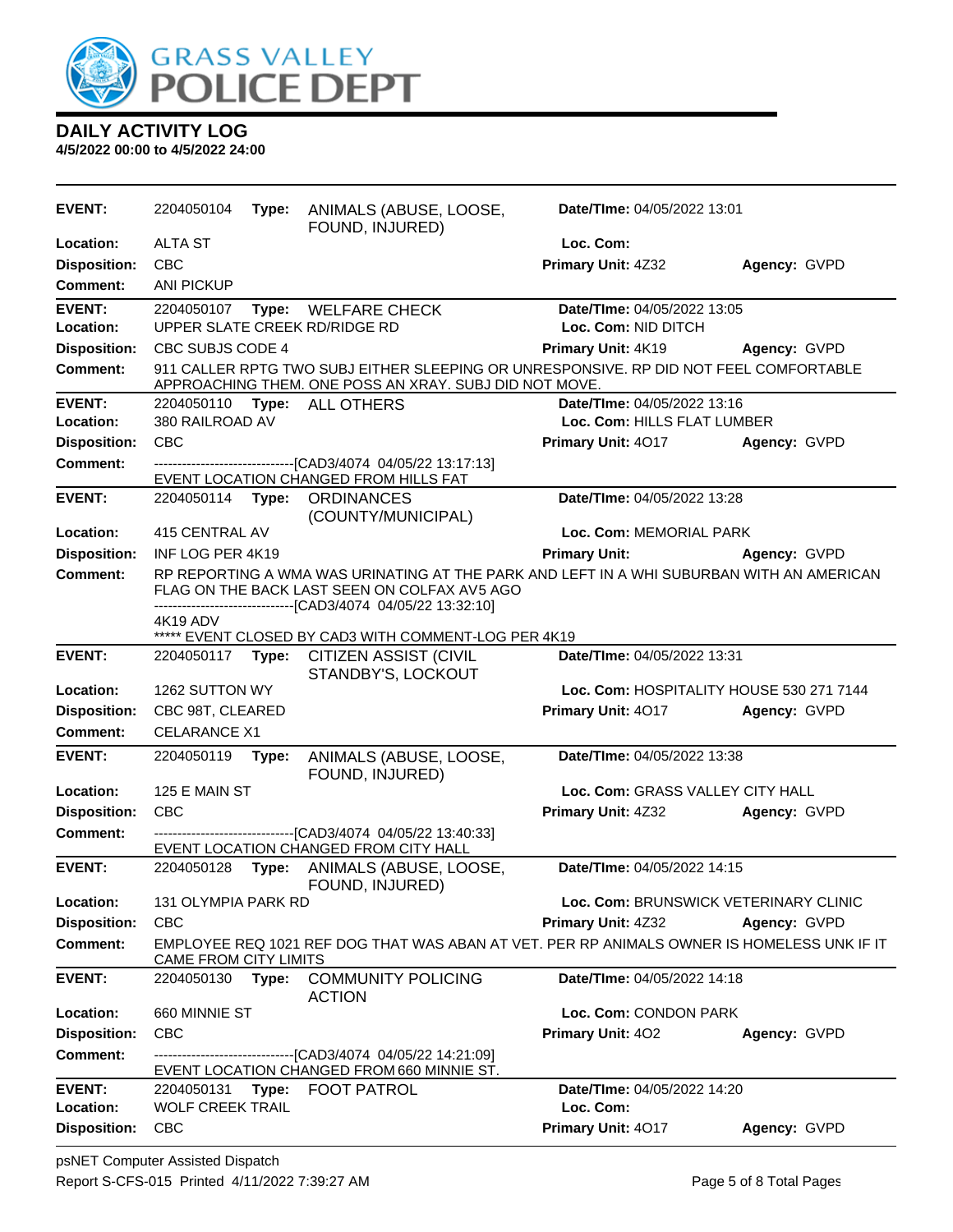

| <b>Comment:</b>     | <b>4 CORNERS ENTRANCE</b>                      |                                                                                                            |                                                                                                                                 |                                                                                                                                                                                  |                     |  |
|---------------------|------------------------------------------------|------------------------------------------------------------------------------------------------------------|---------------------------------------------------------------------------------------------------------------------------------|----------------------------------------------------------------------------------------------------------------------------------------------------------------------------------|---------------------|--|
| <b>EVENT:</b>       | 2204050133 Type:                               |                                                                                                            | DISTURBANCE (NOISE,<br>MUSIC, VERBAL, BARKI                                                                                     | Date/TIme: 04/05/2022 14:23                                                                                                                                                      |                     |  |
| Location:           | 129 S AUBURN ST                                |                                                                                                            |                                                                                                                                 | Loc. Com: GRASS VALLEY POLICE DEPARTMENT                                                                                                                                         |                     |  |
| <b>Disposition:</b> | CBC MOVING ALONG TO CATCH BUS                  |                                                                                                            |                                                                                                                                 | <b>Primary Unit: 4017</b>                                                                                                                                                        | <b>Agency: GVPD</b> |  |
| <b>Comment:</b>     | XRAY BANGING ON THE WINDOWS TALKING TO HERSELF |                                                                                                            |                                                                                                                                 |                                                                                                                                                                                  |                     |  |
|                     |                                                |                                                                                                            | -------------------------------[CAD3/4074 04/05/22 14:23:17]<br>EVENT LOCATION CHANGED FROM GVPD                                |                                                                                                                                                                                  |                     |  |
| <b>EVENT:</b>       |                                                |                                                                                                            |                                                                                                                                 | Date/TIme: 04/05/2022 14:46                                                                                                                                                      |                     |  |
| Location:           | ALTA ST/WE MAIN ST                             |                                                                                                            |                                                                                                                                 | Loc. Com:                                                                                                                                                                        |                     |  |
| <b>Disposition:</b> | <b>HBD</b>                                     |                                                                                                            |                                                                                                                                 | <b>Primary Unit:</b>                                                                                                                                                             | Agency: GVPD        |  |
| Comment:            |                                                |                                                                                                            | RP RPTG SOMEONE DUMPED A GALLON OF AN UNK SUBSTANCE. POSS ANTIFREEZE.                                                           |                                                                                                                                                                                  |                     |  |
|                     |                                                |                                                                                                            | -------------------------------[CAD3/4074 04/05/22 14:49:48]                                                                    |                                                                                                                                                                                  |                     |  |
|                     | 10-39 CALFIRE                                  |                                                                                                            |                                                                                                                                 |                                                                                                                                                                                  |                     |  |
|                     |                                                |                                                                                                            | ------------------------------[CAD1/4106 04/05/22 14:52:11]<br>EVENT CALL TYPE CHANGED FROM ALL                                 |                                                                                                                                                                                  |                     |  |
|                     | ***** EVENT CLOSED BY CAD3                     |                                                                                                            |                                                                                                                                 |                                                                                                                                                                                  |                     |  |
| <b>EVENT:</b>       |                                                |                                                                                                            | 2204050142 Type: FOLLOWUP                                                                                                       | Date/TIme: 04/05/2022 14:50                                                                                                                                                      |                     |  |
| Location:           | 202 CYPRESS HILL DR                            |                                                                                                            |                                                                                                                                 | Loc. Com:                                                                                                                                                                        |                     |  |
| <b>Disposition:</b> | <b>CBC</b>                                     |                                                                                                            |                                                                                                                                 | <b>Primary Unit: 402</b>                                                                                                                                                         | Agency: GVPD        |  |
| <b>Comment:</b>     |                                                |                                                                                                            | -------------------------------[CAD1/4106 04/05/22 15:01:24]<br>EVENT LOCATION CHANGED FROM 202 CYPRESS HILL DR.                |                                                                                                                                                                                  |                     |  |
| <b>EVENT:</b>       |                                                |                                                                                                            | 2204050144 Type: VANDALISM                                                                                                      | Date/TIme: 04/05/2022 14:56                                                                                                                                                      |                     |  |
| Location:           | 1354 SEGSWORTH WY #2                           |                                                                                                            |                                                                                                                                 | Loc. Com:                                                                                                                                                                        |                     |  |
| <b>Disposition:</b> | CBC 98M                                        |                                                                                                            |                                                                                                                                 | <b>Primary Unit: 4015</b>                                                                                                                                                        | <b>Agency: GVPD</b> |  |
| <b>Comment:</b>     |                                                | 911 REPORTING JUV VANDALIZED HER CAR AND THE MOTHER MADE THREATS TO THE RP. EVERYONE<br>SEPERATED REQ 1021 |                                                                                                                                 |                                                                                                                                                                                  |                     |  |
|                     |                                                |                                                                                                            | ------------------------------[4O15/MDT 04/05/22 16:10]<br>HAD ONGOING ISSUES WITH JUVENILE NEIGHBORS. CFS NUMBER WAS PROVIDED. | CTC MADE WITH RP WHO ADVISED JUVINILES DREW ON HER CAR WITH CHALK. THERE WAS NO APPARENT<br>PERMANENT DAMAGE. RP ONLY REQUESTING CFS NUMBER FOR APARTMENT MANAGEMENT, AS SHE HAS |                     |  |
| <b>EVENT:</b>       |                                                |                                                                                                            | 2204050145 Type: FOOT PATROL                                                                                                    | Date/TIme: 04/05/2022 15:05                                                                                                                                                      |                     |  |
| Location:           | <b>WOLF CREEK TRAIL</b>                        |                                                                                                            |                                                                                                                                 | Loc. Com:                                                                                                                                                                        |                     |  |
| <b>Disposition:</b> | OF CAMPING                                     |                                                                                                            | CBC 98T, CONNECTED W/ HOME TEAM, ADVISED                                                                                        | <b>Primary Unit: 4017</b>                                                                                                                                                        | Agency: GVPD        |  |
| <b>Comment:</b>     | FROM 4 CORNERS                                 |                                                                                                            |                                                                                                                                 |                                                                                                                                                                                  |                     |  |
| <b>EVENT:</b>       | 2204050149                                     | Type:                                                                                                      | ANIMALS (ABUSE, LOOSE,<br>FOUND, INJURED)                                                                                       | Date/TIme: 04/05/2022 15:14                                                                                                                                                      |                     |  |
| Location:           | 530 EA MAIN ST                                 |                                                                                                            |                                                                                                                                 | Loc. Com:                                                                                                                                                                        |                     |  |
| <b>Disposition:</b> | <b>CBC</b>                                     |                                                                                                            |                                                                                                                                 | Primary Unit: 4Z32                                                                                                                                                               | Agency: GVPD        |  |
| <b>Comment:</b>     |                                                |                                                                                                            | -------------------------------[CAD3/4074 04/05/22 15:14:14]<br>EVENT LOCATION CHANGED FROM 530 E MAIN                          |                                                                                                                                                                                  |                     |  |
| <b>EVENT:</b>       |                                                |                                                                                                            | 2204050150 Type: COMMUNITY POLICING<br><b>ACTION</b>                                                                            | Date/TIme: 04/05/2022 15:16                                                                                                                                                      |                     |  |
| <b>Disposition:</b> | <b>CBC</b>                                     |                                                                                                            |                                                                                                                                 | Primary Unit: 402                                                                                                                                                                | Agency: GVPD        |  |
| <b>Comment:</b>     |                                                |                                                                                                            |                                                                                                                                 |                                                                                                                                                                                  |                     |  |
| <b>EVENT:</b>       | 2204050157                                     | Type:                                                                                                      | <b>FOOT PATROL</b>                                                                                                              | Date/TIme: 04/05/2022 15:38                                                                                                                                                      |                     |  |
| <b>Disposition:</b> | CBC                                            |                                                                                                            |                                                                                                                                 | Primary Unit: 4017                                                                                                                                                               | Agency: GVPD        |  |
| <b>Comment:</b>     |                                                |                                                                                                            |                                                                                                                                 |                                                                                                                                                                                  |                     |  |
| <b>EVENT:</b>       | 2204050164                                     | Type:                                                                                                      | <b>VEHICLE STOP</b>                                                                                                             | Date/TIme: 04/05/2022 16:08                                                                                                                                                      |                     |  |
| Location:           | 150 SUTTON WY                                  |                                                                                                            |                                                                                                                                 | Loc. Com: ATRIA PARKING LOT                                                                                                                                                      |                     |  |
|                     |                                                |                                                                                                            |                                                                                                                                 |                                                                                                                                                                                  |                     |  |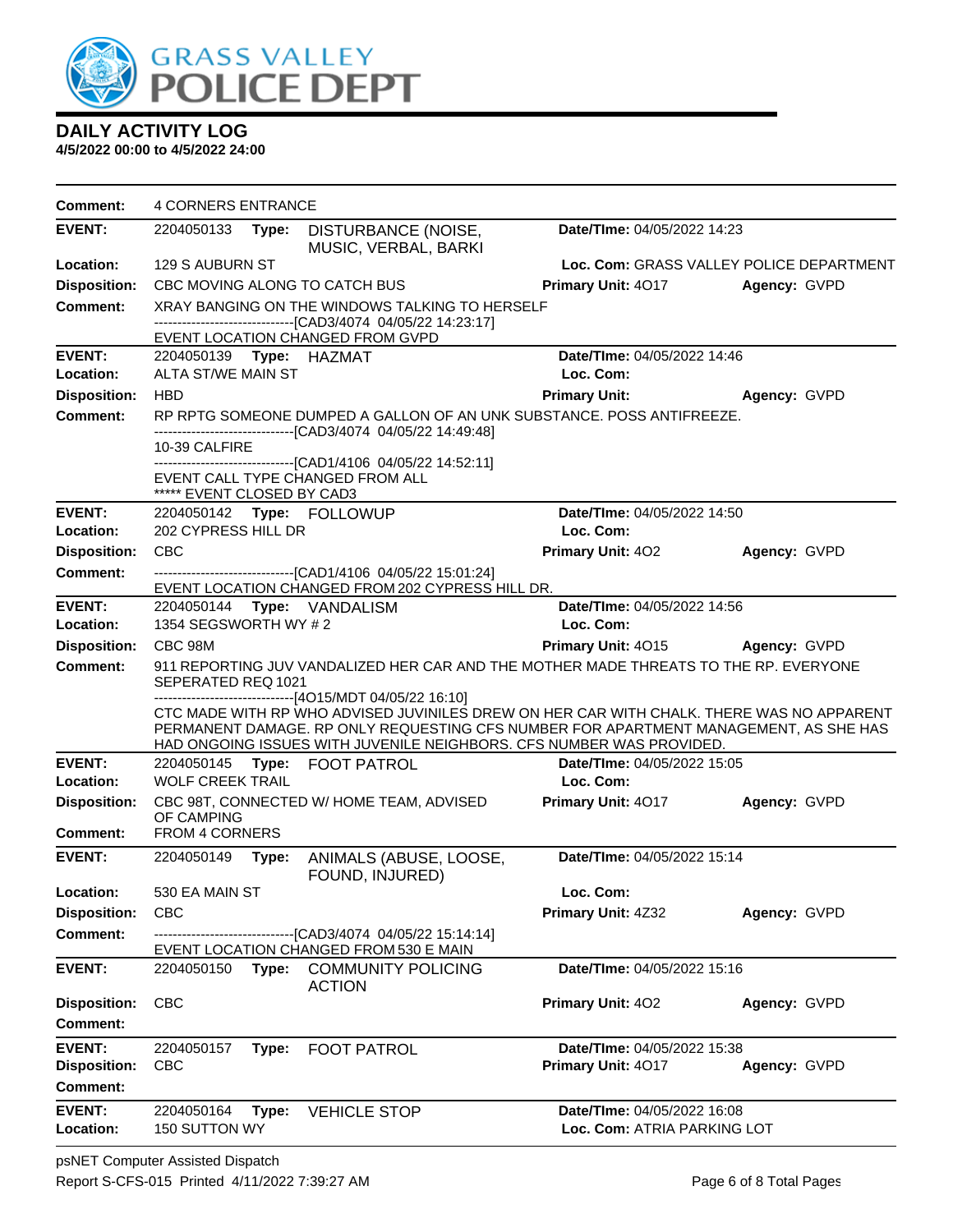

| <b>Disposition:</b>  | WA                                                                               |                                                                                                                                           | <b>Primary Unit: 4023</b>          | Agency: GVPD                             |
|----------------------|----------------------------------------------------------------------------------|-------------------------------------------------------------------------------------------------------------------------------------------|------------------------------------|------------------------------------------|
| <b>Comment:</b>      | License: 4X95491<br>-------------------------------[CAD3/4074 04/05/22 16:08:53] |                                                                                                                                           |                                    |                                          |
|                      |                                                                                  | EVENT LOCATION CHANGED FROM SUTTON/DIRSEY                                                                                                 |                                    |                                          |
| <b>EVENT:</b>        | 2204050168 Type: 911 UNKNOWN                                                     | (HANGUPS, ABAN'S)                                                                                                                         | Date/TIme: 04/05/2022 16:44        |                                          |
| Location:            | SO CHURCH ST/NEAL ST                                                             |                                                                                                                                           | Loc. Com:                          |                                          |
| <b>Disposition:</b>  | <b>HBD</b>                                                                       |                                                                                                                                           | <b>Primary Unit:</b>               | Agency: GVPD                             |
| Comment:             | 911 ABAN                                                                         |                                                                                                                                           |                                    |                                          |
|                      | NEG SIG HIST W NUM                                                               | ------------------------------[CAD1/4106 04/05/22 16:45:15]                                                                               |                                    |                                          |
|                      |                                                                                  | -------------------------------[CAD1/4106 04/05/22 16:48:19]                                                                              |                                    |                                          |
|                      |                                                                                  | EVENT LOCATION CHANGED FROM LAT:39.22497300 LONG: -121.037503 GRASS VALLEY<br>------------------------------[CAD1/4106 04/05/22 16:48:27] |                                    |                                          |
|                      |                                                                                  | ON CB ACCIDENTAL WHILE WALKING AROUND                                                                                                     |                                    |                                          |
| <b>EVENT:</b>        | ***** EVENT CLOSED BY CAD1                                                       |                                                                                                                                           | Date/TIme: 04/05/2022 16:46        |                                          |
|                      |                                                                                  | 2204050169 Type: TRAFFIC (DUI, PARKING,<br>SPEED, HAZ                                                                                     |                                    |                                          |
| Location:            | 49/20 RAMP STATE/BRUNSWICK RD                                                    |                                                                                                                                           | Loc. Com: NB                       |                                          |
| <b>Disposition:</b>  | <b>HBD</b>                                                                       |                                                                                                                                           | <b>Primary Unit:</b>               | Agency: GVPD                             |
| <b>Comment:</b>      |                                                                                  | 911 23152 DRIVER IN A DARK COLORED SUV WITH RACK ON TOP LIC ENDING IN683 VEH IS SWERVING LOW                                              |                                    |                                          |
|                      | SPEED/ XFER TO CHP                                                               | -------------------------------[CAD3/4074_04/05/22 16:50:28]                                                                              |                                    |                                          |
|                      | <b>VOICED</b>                                                                    |                                                                                                                                           |                                    |                                          |
| <b>EVENT:</b>        | ***** EVENT CLOSED BY CAD3                                                       | 2204050170 Type: ANIMALS (ABUSE, LOOSE,                                                                                                   | Date/TIme: 04/05/2022 16:50        |                                          |
|                      |                                                                                  | FOUND, INJURED)                                                                                                                           |                                    |                                          |
| Location:            | 505 BRIGHTON ST                                                                  |                                                                                                                                           | Loc. Com:                          |                                          |
| <b>Disposition:</b>  | <b>CNOP</b>                                                                      |                                                                                                                                           | <b>Primary Unit: 4023</b>          | Agency: GVPD                             |
| <b>Comment:</b>      |                                                                                  | RP RPTG FOUND DOG WITH NO COLLAR. BLK LAB MIX. REQ PICKUP<br>-------------------------------[CAD1/4106 04/05/22 16:51:33]                 |                                    |                                          |
|                      |                                                                                  | PER RP HE WILL BRING DOG TO ANIMAL CONTROL ADV TO CB IF NEEDED                                                                            |                                    |                                          |
| <b>EVENT:</b>        |                                                                                  | 2204050175 Type: DRUGS (ANY NARCOTIC<br><b>RELATED OFFENSE)</b>                                                                           | <b>Date/Time: 04/05/2022 17:01</b> |                                          |
| Location:            | MILL ST PARKING LOT                                                              |                                                                                                                                           | Loc. Com: BHD EVANS FURNITURE      |                                          |
| <b>Disposition:</b>  | CBC 98T                                                                          |                                                                                                                                           | Primary Unit: 4023 Agency: GVPD    |                                          |
| <b>Comment:</b>      |                                                                                  | 911 RPTG WMA WHI/RED PLAID SHIRT JEANS SHOOTING H&S<br>-------------------------------[CAD1/4051 04/05/22 17:01:55]                       |                                    |                                          |
|                      | MALE IS IN BETWEEN THE BLDGS                                                     |                                                                                                                                           |                                    |                                          |
| <b>EVENT:</b>        | 2204050178                                                                       | <b>Type: FOLLOWUP</b>                                                                                                                     | Date/TIme: 04/05/2022 17:19        |                                          |
| Location:            | <b>129 S AUBURN ST</b>                                                           |                                                                                                                                           |                                    | Loc. Com: GRASS VALLEY POLICE DEPARTMENT |
| <b>Disposition:</b>  | <b>RPT</b>                                                                       |                                                                                                                                           | <b>Primary Unit: 4023</b>          | Agency: GVPD                             |
| Case No:<br>Comment: | G2200860                                                                         | ------------------------------[CAD3/4074_04/05/22 17:19:44]                                                                               |                                    |                                          |
|                      |                                                                                  | ISSUED CASE# G2200860 FOR AGENCY GVPD by UNIT 4O23                                                                                        |                                    |                                          |
|                      |                                                                                  | -------------------------------[CAD3/4074_04/05/22 17:19:52]                                                                              |                                    |                                          |
| <b>EVENT:</b>        |                                                                                  | EVENT LOCATION CHANGED FROM GVPD                                                                                                          | Date/TIme: 04/05/2022 17:59        |                                          |
| Location:            | 340 PLEASANT ST                                                                  |                                                                                                                                           | Loc. Com: GRASS VALLEY APARTMENTS  |                                          |
| <b>Disposition:</b>  | <b>CBC</b>                                                                       |                                                                                                                                           | Primary Unit: 4015                 | Agency: GVPD                             |
| <b>Comment:</b>      |                                                                                  | -------------------------------[CAD3/4074_04/05/22_18:00:01]<br>EVENT LOCATION CHANGED FROM 340 PLEASANT                                  |                                    |                                          |